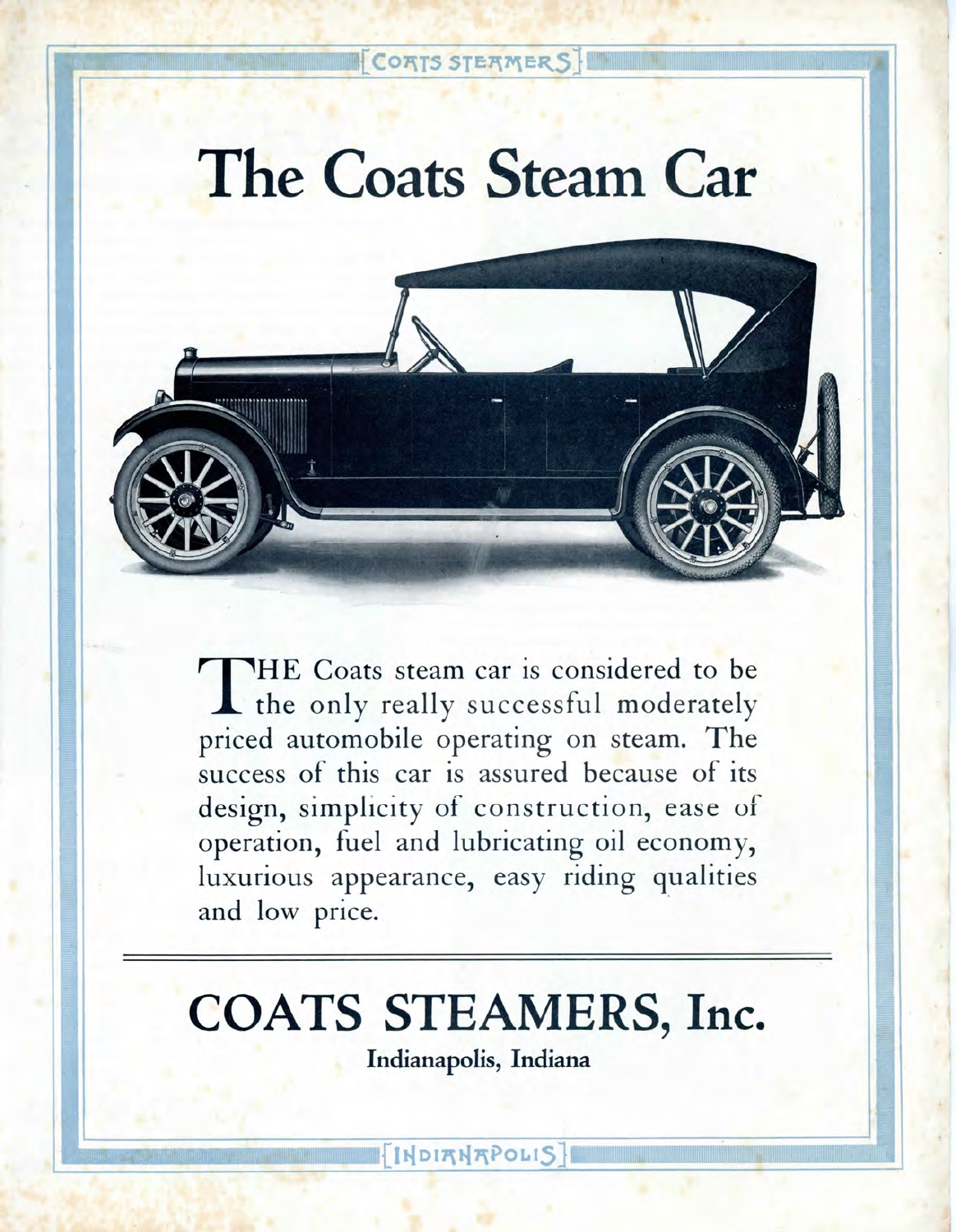

*One Side of V Engine and Operation of Gear Shift in Transmission*

#### **Description of Engine and Transmission**

THE engine used in the Coats car is exceedingly simple and has less than twenty moving parts. It is a three-cylinder, single-expansion, single-acting, semi-uni-HE engine used in the Coats car is exceedingly simple and has less than twenty moving parts. It is a flow, poppet valve, 120° V-type engine with a  $3\frac{1}{8}$ " bore and a 4" stroke. Careful designing and the use of highgrade material insure a minimum of wear. The lubrication is a combined splash and forced feed system.

The transmission has direct drive, low and reverse, also a neutral position which will permit the running of the engine for pumping water.



*End View of V Engine, Showing Connecting Rod,*

## **THE COATS**

#### *general '•Description, Simpli*

THE operation of the Coats car is surprisingly simple, safe and economical. One electric switch on the dash controls the entire heating apparatus. The turning of this switch starts a small electric motor, which HE operation of the Coats car is surprisingly simple, safe and economical. One electric switch on the dash controls the entire heating apparatus. The" drives the fuel pump and the air fan for the forced draft. The fuel is sprayed into the fire box through an atomizing jet and is ignited by an electric spark plug. The forced draft of air insures perfect combustion. The water and fuel supplies are automatically controlled. A device cuts off or renews the fuel supply according to the variation of the steam pressure from normal (600 Ibs).

Kerosene is used for both starting and running; every trace of flame is completely enclosed in the combustion chamber; there is no pilot light. Combustion is so complete that no soot will be deposited on the boiler tubes.



### **SPECIFI**

pump.

FUEL TANK—18 gal der pressure). WATER PUMP-Ec

WATER TANK-25 ga CONDENSOR—Cellular STEAM PRESSURE—6( WHEEL BASE—112". TREAD—56".

ENGINE—Three-cylinder, single-acting, single-expanding. *Zy%"* bore, 4" stroke.

VALVES—Inlet, poppet. Relief, poppet. Exhaust ports uncovered by pistons. VALVE GEAR—Sliding cam type.

CRANKSHAFT—One-piece, counter-balanced. 13/4" diameter.

COMBUSTION SYSTEM—Forced draft atomizing type. Electric ignition.

LIGHTING SYSTEM—Electric (storage battery and generator). FUEL—Kerosene.

WHEELS—Standardable rims. Options

### *Piston and Valve Action* **COATS STEAMERS,**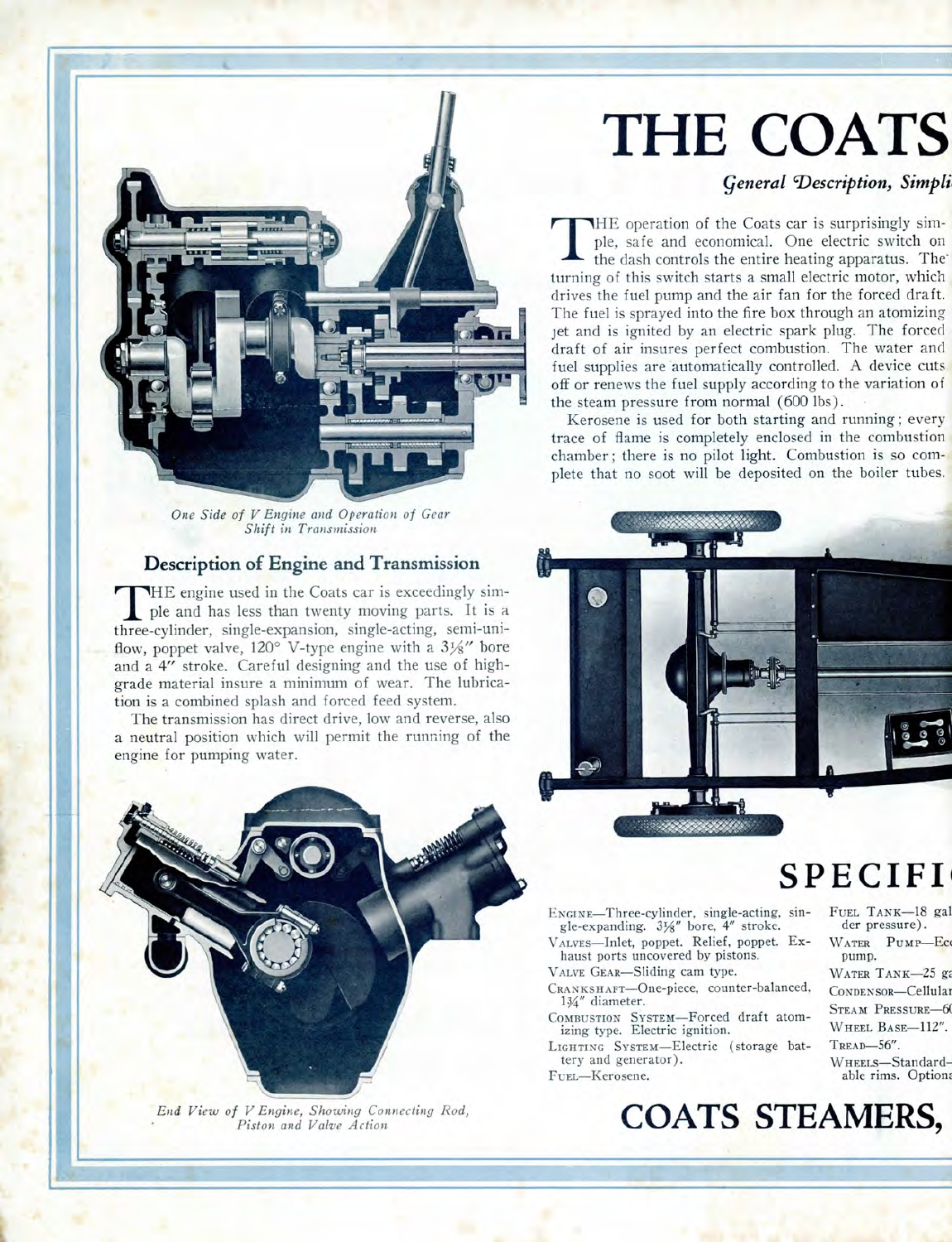# **STEAM CAR**

#### *ity of Control and Operation*

 $\blacksquare$ 

Sufficient steam for running may be generated from cold water in three or four minutes.

The Coats steam car is controlled by a single throttle on the steering wheel. It is provided with a two-speed and reverse transmission, but it is not necessary to shift gears when starting. When the transmission is in neutral the engine can be used for pumping water.

The Coats car should prove to be the most economical car in all services. The cost per mile is extremely low because of the cheap fuel, great mileage and small consumption of lubricating oil.

There is no danger of fire from the Coats car, as there is no exposed flame. It is' safe to operate under all ordinary conditions in places where automobiles are now operated.



## :ATIONS

| is capacity (not un-   | AxLES-Front-Drop forged-tapered roller<br>bearings. Rear-three-quarter floating. 3                         |
|------------------------|------------------------------------------------------------------------------------------------------------|
| tric-driven<br>plunger | to 1 ratio.<br>$T$ <sub>IRES</sub> $-32 \times 4$ ".                                                       |
| ms.                    | DRIVE-Left-hand. Gear and brake lever<br>center.                                                           |
| rpe.<br>lbs. maximum.  | SPRINGS-Front, 34 x 2-semi-elliptic. Alloy<br>main leaf. Rear, 54 x 2-semi-elliptic. Al-<br>lov main leaf. |

Vood with demount- -Wire or disc.

FRAME—Pressed steel 7" deep. WEIGHT—2,250 Ibs. BODIES—Five-passenger touring, three-passenger roadster.



*Boiler, Superheater and Firing Chamber Showing Air Jacket*

#### **Description of Boiler and Fire Box**

THE boiler is of the water tube type, consisting of<br>twenty  $\frac{3}{4}$ " seamless cold-drawn steel tubes  $\frac{171}{2}$ "<br>ong: two headers and a steam drum. The headers are HE boiler is of the water tube type, consisting of twenty  $\frac{3}{4}$ <sup>*f*</sup> seamless cold-drawn steel tubes  $17\frac{1}{2}$ <sup>*f*</sup> built of pressed steel J4" thick. The tubes are held in the boiler headers by forged steel clamps and bolts and can be easily removed. The boiler casing consists of sheet steel lined with asbestos.

The fire box is a conical, vertical, refractory lined steel oven surrounded with a circulating air jacket. The fuel is completely burned in this oven and only hot gases strike the boiler tubes.